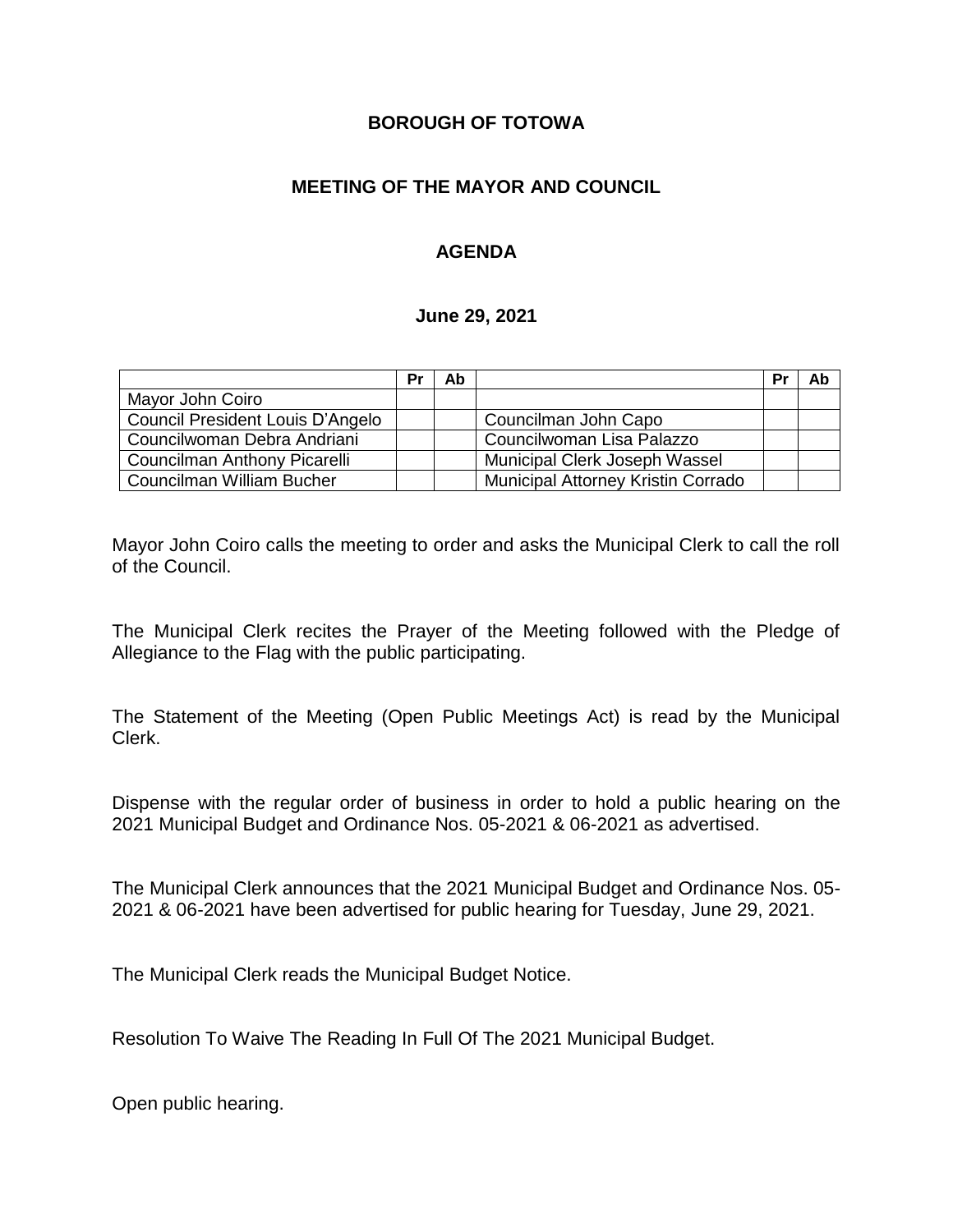Mayor Coiro asks if any citizens wish to be heard on the 2021 Municipal Budget.

# **CITIZENS HEARD:**

Close public hearing.

Resolution To Adopt The 2021 Municipal Budget.

The Municipal Clerk reads the legal notice and the title of Ordinance No. 05-2021 (Personnel Policies).

Open public hearing.

Mayor Coiro asks if any citizens wish to be heard on Ordinance No. 05-2021.

# **CITIZENS HEARD:**

Close public hearing.

The Municipal Clerk reads Ordinance No. 05-2021 by title.

Adopt Ordinance No. 05-2021.

The Municipal Clerk reads the legal notice and the title of Ordinance No. 06-2021 (Police Outside Employment).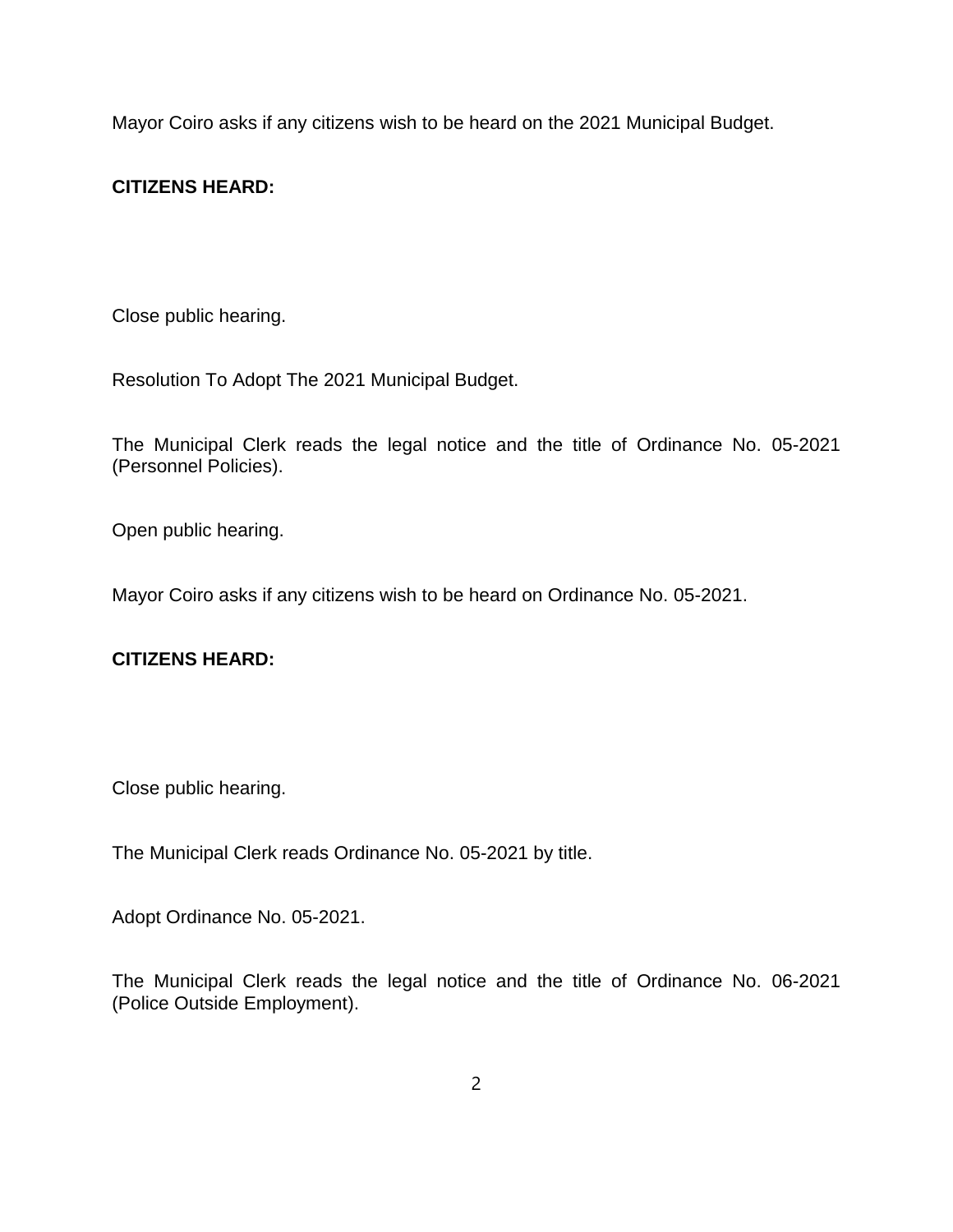Open public hearing.

Mayor Coiro asks if any citizens wish to be heard on Ordinance No. 06-2021.

# **CITIZENS HEARD:**

Close public hearing.

The Municipal Clerk reads Ordinance No. 06-2021 by title.

Adopt Ordinance No. 06-2021.

Revert to the regular order of business.

Report from Members of the Council, Municipal Clerk and Municipal Attorney.

**CITIZENS HEARD:**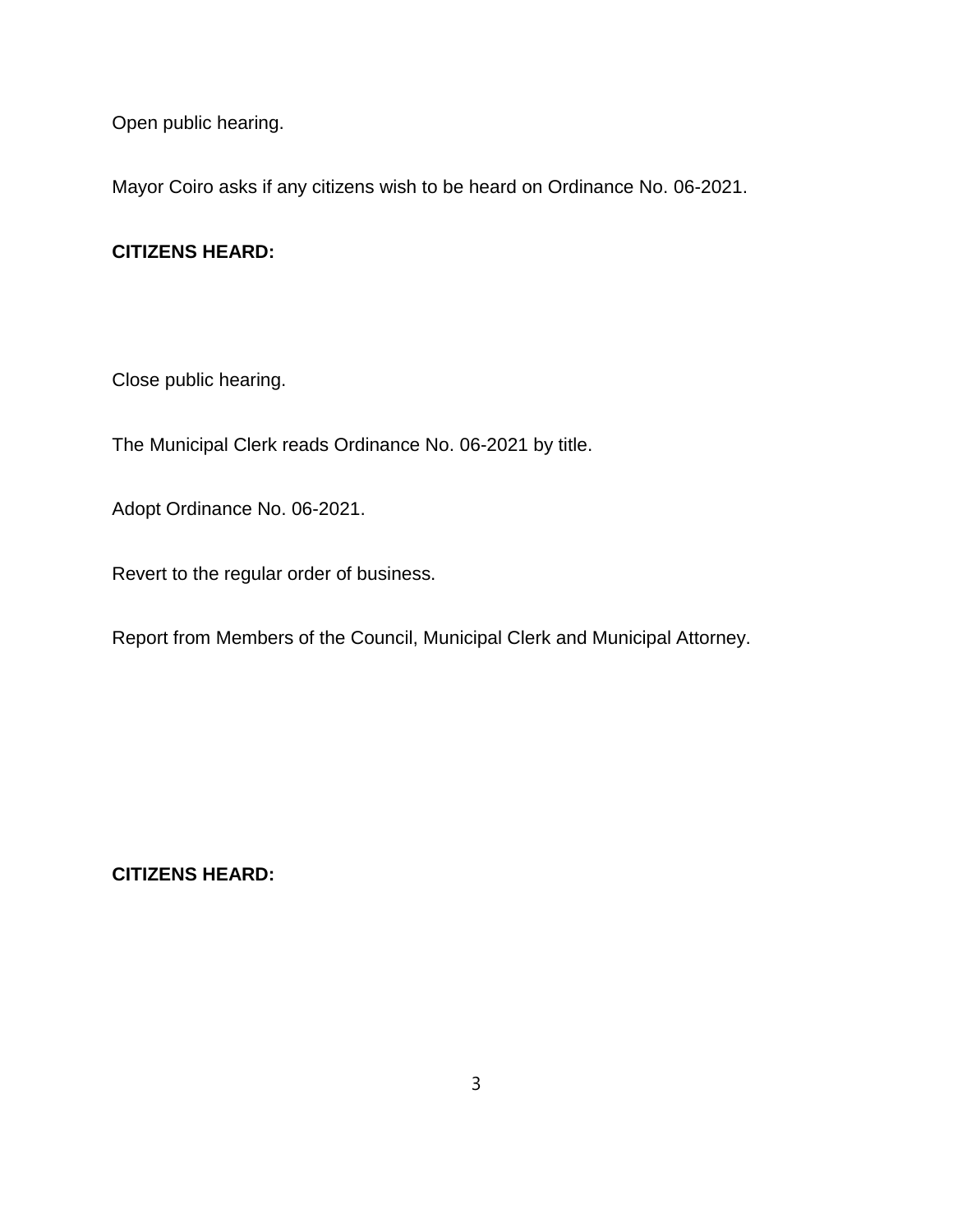Minutes of the Mayor and Council for the meeting of June 15, 2021.

# **COMMITTEE ON FINANCE: PICARELLI, D'ANGELO, CAPO.**

Resolution No. 2021-14 for the payment of bills.

Resolution Authorizing A Refund To DPR Construction For An Overpayment Of Fees For The Digital Realty Trust Project.

# **COMMITTEE ON PUBLIC SAFETY: D'ANGELO, CAPO, BUCHER.**

No report.

# **COMMITTEE ON PUBLIC WORKS: BUCHER, PALAZZO, PICARELLI.**

Resolution To Submit A Grant Application And Execute A Grant Agreement With The New Jersey Department Of Transportation For The 2022 Municipal Aid Application For The Cumberland Avenue, Hamilton Trail And Stirling Terrace Improvement Project.

Resolution Authorizing Professional Engineering Services For The 2021 New Jersey Department Of Transportation Municipal Aid Road Program.

# **COMMITTEE ON ENG. & PUB. PROPERTY: CAPO, ANDRIANI, D'ANGELO.**

No report.

# **COMMITTEE ON LIAISON & INSPECTION: ANDRIANI, BUCHER, PALAZZO.**

Resolution Authorizing The Borough Of Totowa To Enter Into A Real Estate Sales Contract For The Purchase Of 78 Highview Avenue For Veteran's Housing.